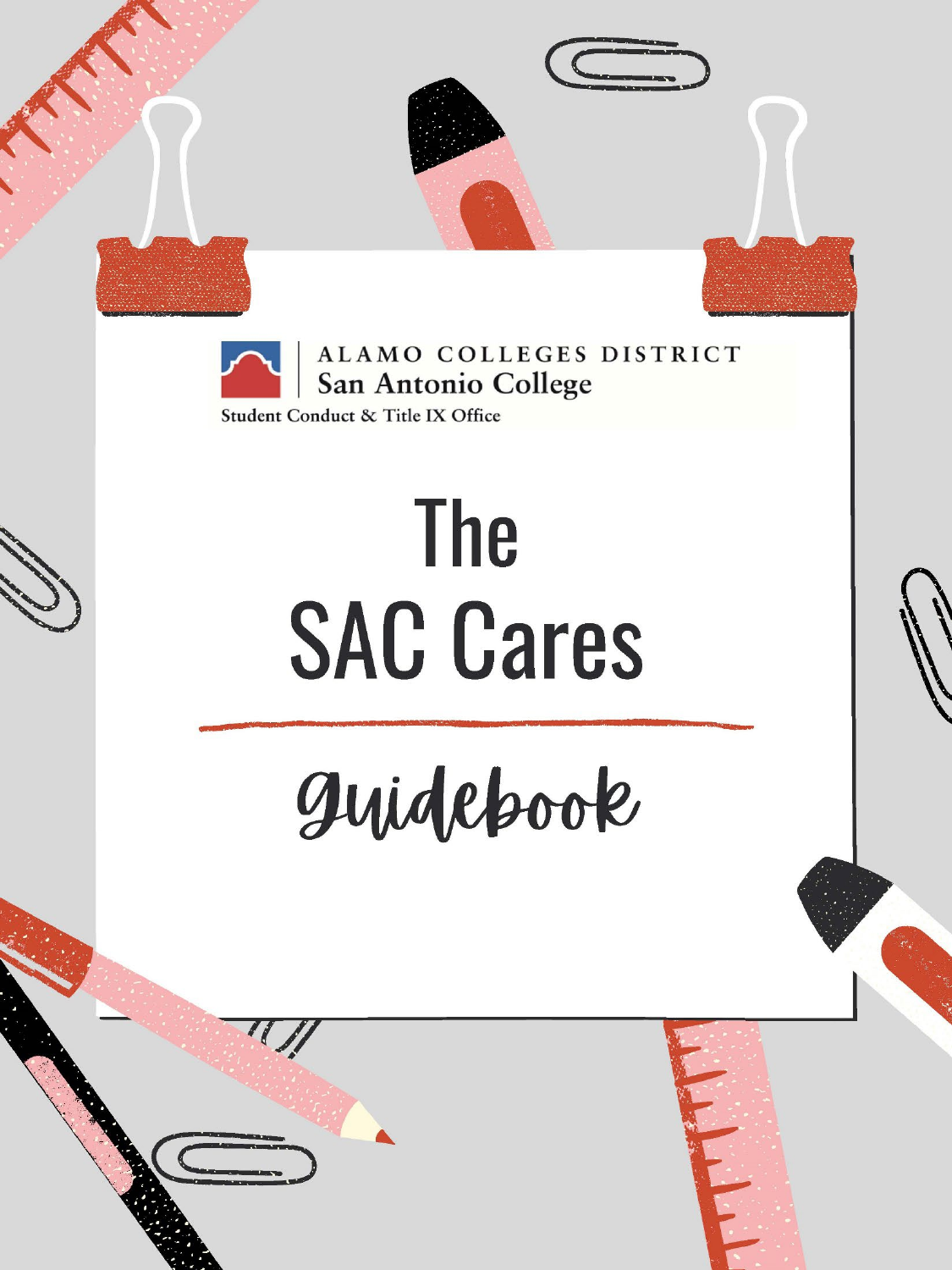

*"Together we can build a culture of respect."*



*SAC Cares: A Culture of Respect* is San Antonio College's (SAC) initiative that strives for an environment which values, affirms, and celebrates the diversity of its students, staff, and faculty. We are committed to creating a culture of learning and service through mutual respect, cooperation, and accessibility.

In line with San Antonio College's commitment to appropriately address and/or resolve complaints or issues, the SAC Cares Office facilitates the resolution process between parties and continually educates the campus community in practices that best support our community members.

### **Mission Statement**

The Student Conduct and Title IX Office at SAC is committed to creating an environment that upholds the behavioral and academic standards articulated in the *Student Code of Conduct* (F.4.2). Our team supports SAC's mission in assisting students reach their potential by encouraging critical thinking, personal and civic responsibility, and transformative decision-making.

Through a holistic and educational process, students are encouraged to engage in selfreflection regarding how their actions impact themselves and others. As a result, students are empowered to actively participate in their college experience and achieve lifelong success through the development of their behavior and integrity.

In an effort to continually educate and inform the campus community of our services, we have provided this guidebook as a quick reference.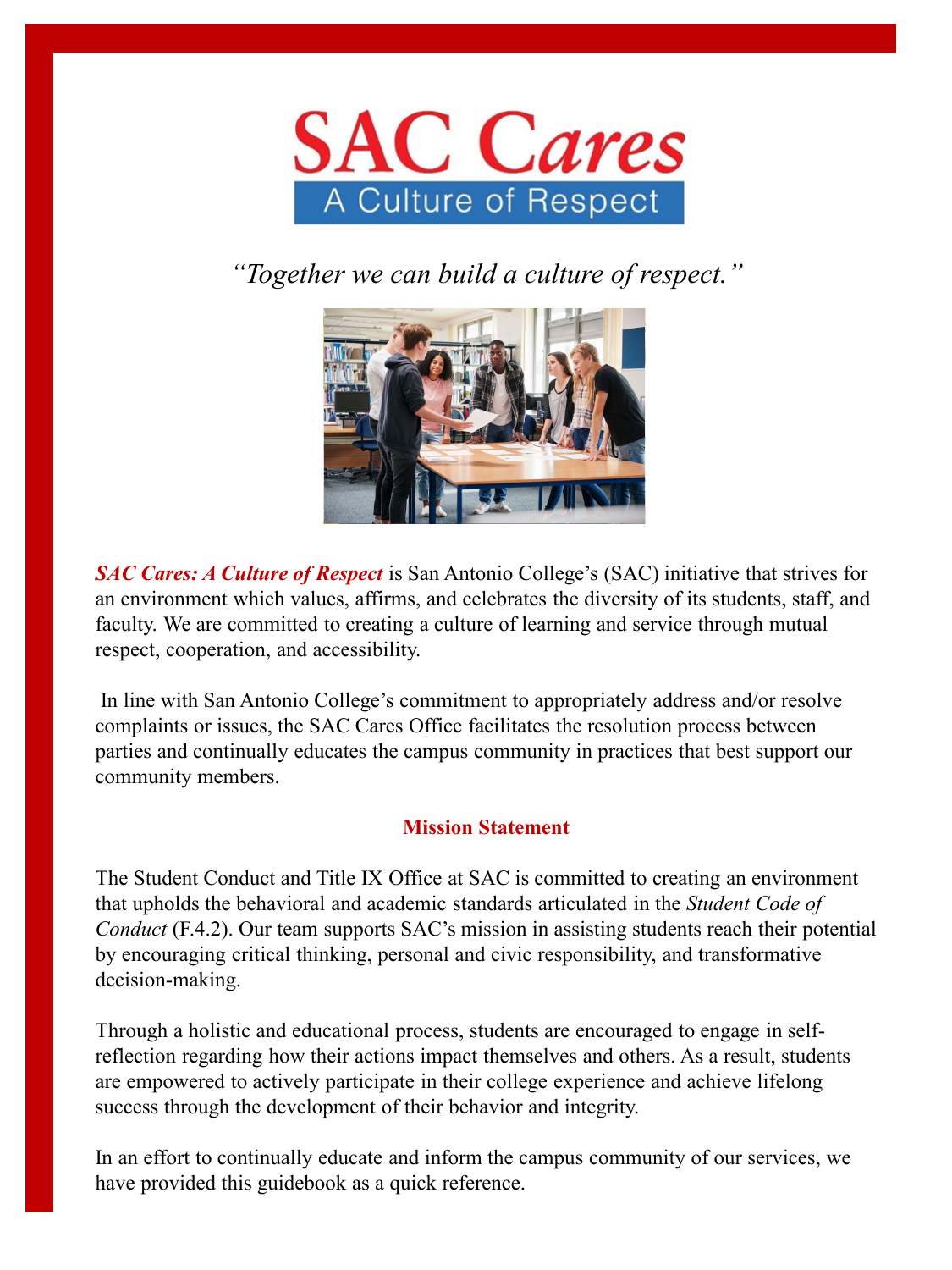# **Non-Academic Misconduct (NAM)**

The Alamo Colleges administrative disciplinary process is not intended to punish students, but rather to protect the learning environment, to safeguard the interests of the Alamo Colleges' community, and to challenge those whose behavior is not in accordance with the *[Student Code of Conduct](https://www.alamo.edu/contentassets/753a25fb1f9e4983bcf87564c00f54d3/f.4.2.1-procedure4.pdf)*.

The following is a list of common behaviors, conduct, and activities prohibited on college district property and warrant a referral to the Student Conduct & Title IX Office:

- Engaging in Inappropriate Behavior or Communications,
- Engaging in Disruptive or Threatening Behavior
- Assault
- Alcohol and Drug Use
- Failure to comply with instructions of college official



In the event a student's behavior threatens the health and safety of themselves or others, it may be appropriate to contact the Alamo Colleges Police Department (ACPD) at 210-486-0911. Be prepared to provide student information/description and location.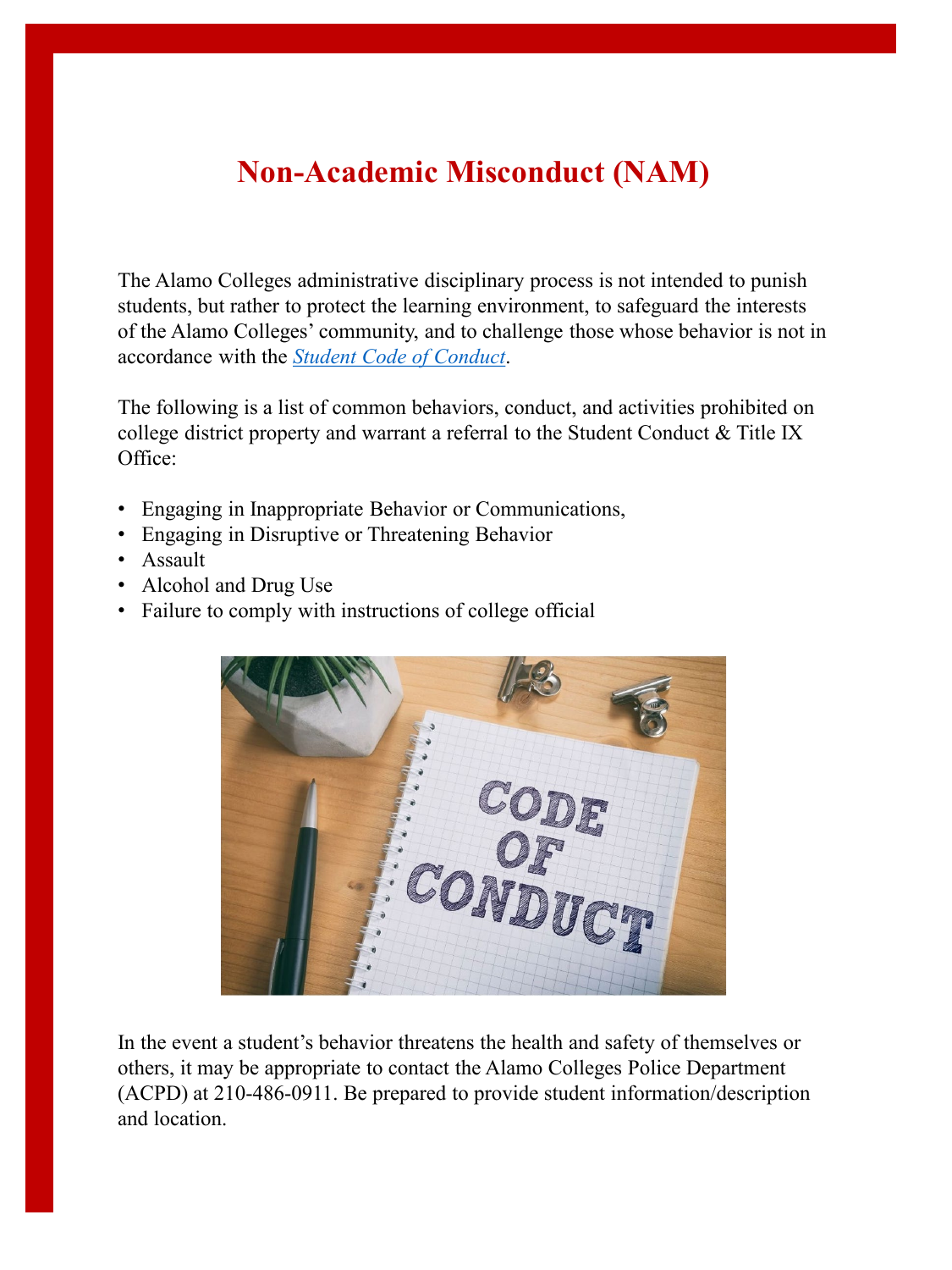## **Strategies of Behavioral Intervention (SOBI)**

The SOBI Team promotes the student's well-being, a thriving campus environment, and successful academic experiences through an active process of assessment and intervention.

As you engage with community members in your respective role here at SAC, you may encounter situations or individuals that display concerning behavior. It is important to recognize the signs of someone in need and to appropriately refer them to the SOBI team for proper assessment and intervention.

The following is a list of common behaviors, conduct, or activities that would warrant a referral to the SOBI team:

- Hostile or aggressive behavior
- Depression
- Isolation/withdrawal
- Decline in self-care/hygiene
- Excessive absences or lack of engagement
- Classroom management issues



When submitting a SOBI report, please include as much detail as possible. This will allow the team to evaluate the best course of action to take and which resource(s) would be most beneficial for the individual in need.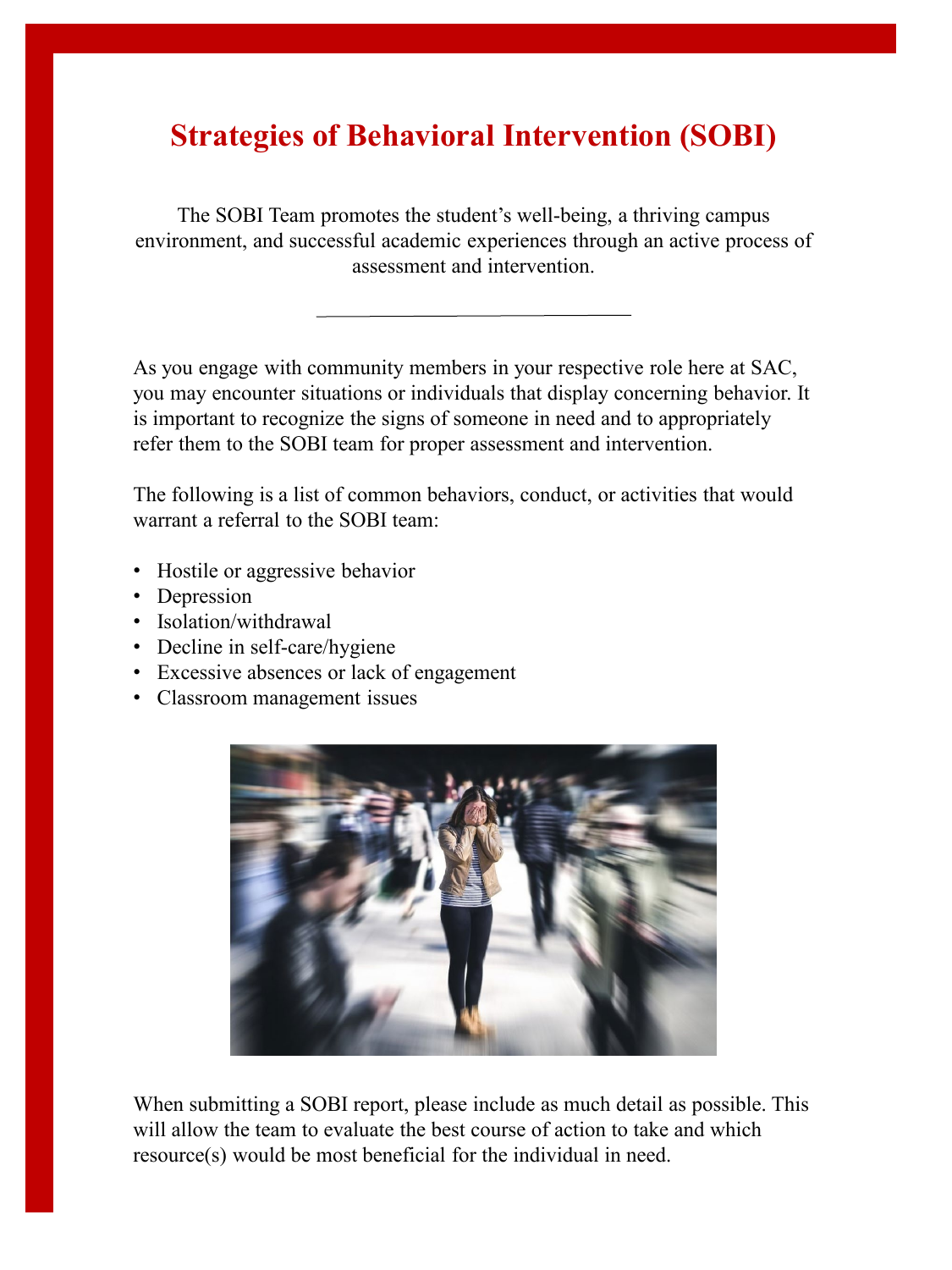## **Title IX**

Title IX is a federal law that prohibits discrimination based on sex (gender), sexual orientation of employees and students of educational institutions receiving federal financial assistance. Title IX's prohibition of discrimination includes acts of sexual harassment and relationship violence.

As a responsible employee, you are required by law to report all relevant information when you are placed on notice of a student's involvement in a Title IX issue. Timely reporting via the Title IX link helps us fulfill our commitment of maintaining an academic and working environment free from sex-based discrimination, including sexual violence. Relevant information includes names of involved parties, time, date, location, nature of the incident, and any contact information.

Title IX includes, but is not limited to:

- Sexual Assault/ Harassment
- Dating/Intimate partner Violence
- Domestic Violence
- Stalking
- Pregnancy Accommodations



If a student wishes to discuss a Title IX incident but does not want it reported to the Title IX office, you should refer them to Counseling Services or other campus employees subject to confidentiality laws prior to disclosure of any details. You must advise to the student that the sharing of certain Title IX based information will require you to report to the Title IX Coordinator or designee.

> **SAC Interim Title IX Coordinator** Dr. Tiffany Cox-Hernandez [tcox29@alamo.edu](mailto:tcox29@alamo.edu)

**SAC Title IX Lead and Director of Student Conduct and Title IX**  Camille Cartwright [ccartwright3@alamo.edu](mailto:ccartwright3@Alamo.edu) 210-486-1207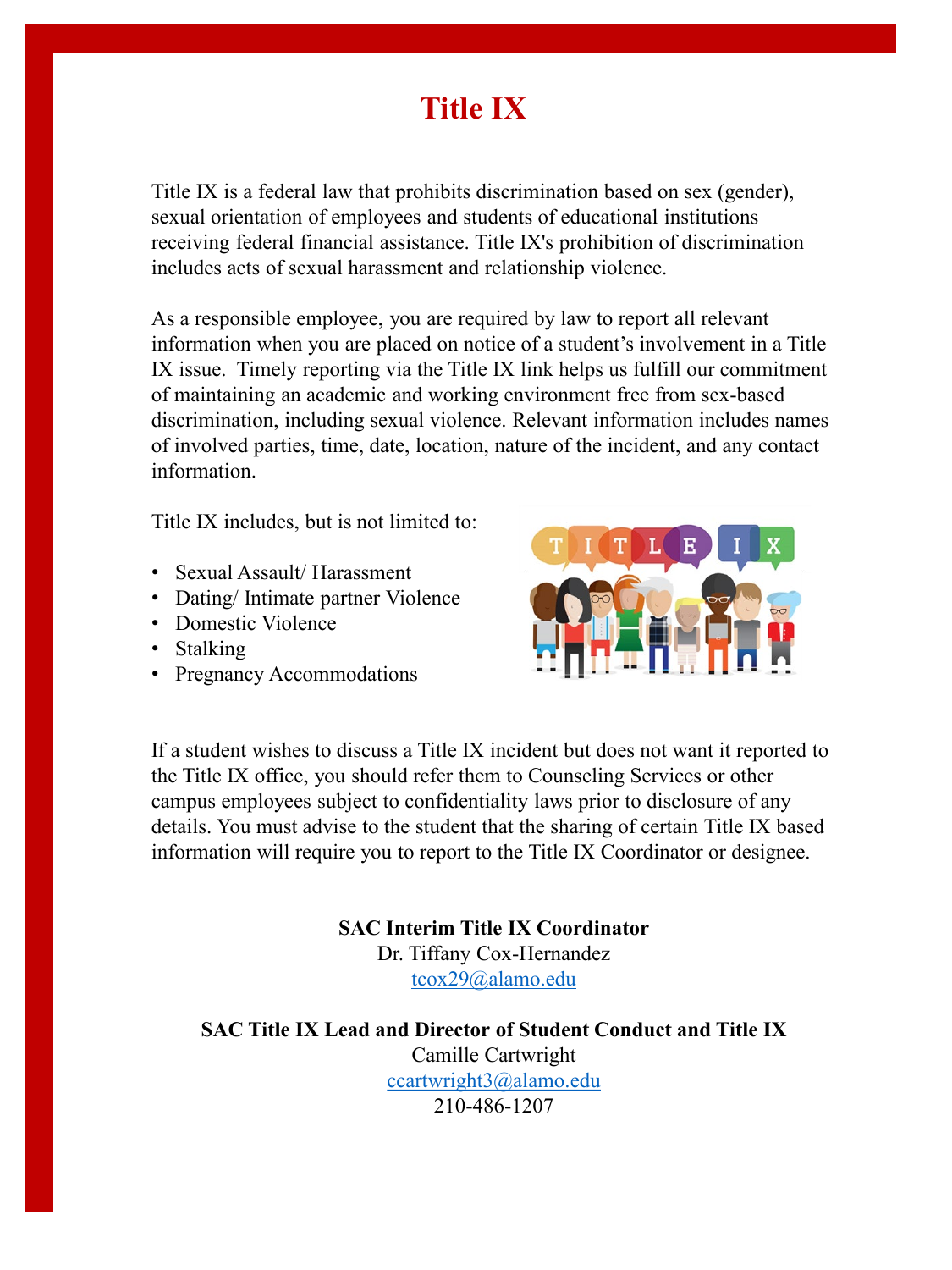# **SAC CARES SERVICES**

### **Complaint/Feedback Management**

San Antonio College is committed to appropriate resolution of complaints as efficiently and effectively as possible. We believe providing a mechanism for complaints and/or grievances to be heard gives us the opportunity to improve our services.

Prior to filing a Non-Academic Grievance, guest and students are encouraged to make efforts to resolve the matter directly with the faculty or department. If a reasonable effort has been made to correct the issue with no resolve, a report can be submitted via the [SAC Feedback and Complaint website.](https://www.alamo.edu/sac/experience-sac/current-students/sac-cares/student-conduct--title-ix-office/student-survey-database/)



If a student has attempted to resolve the matter with the department and has been unsuccessful, they are welcome to submit a Non-Academic Grievance.

All feedback, complaints, and non-academic grievances are provided to the corresponding department administration. Once reviewed, administration will reach out to the reporting party to begin the resolution process.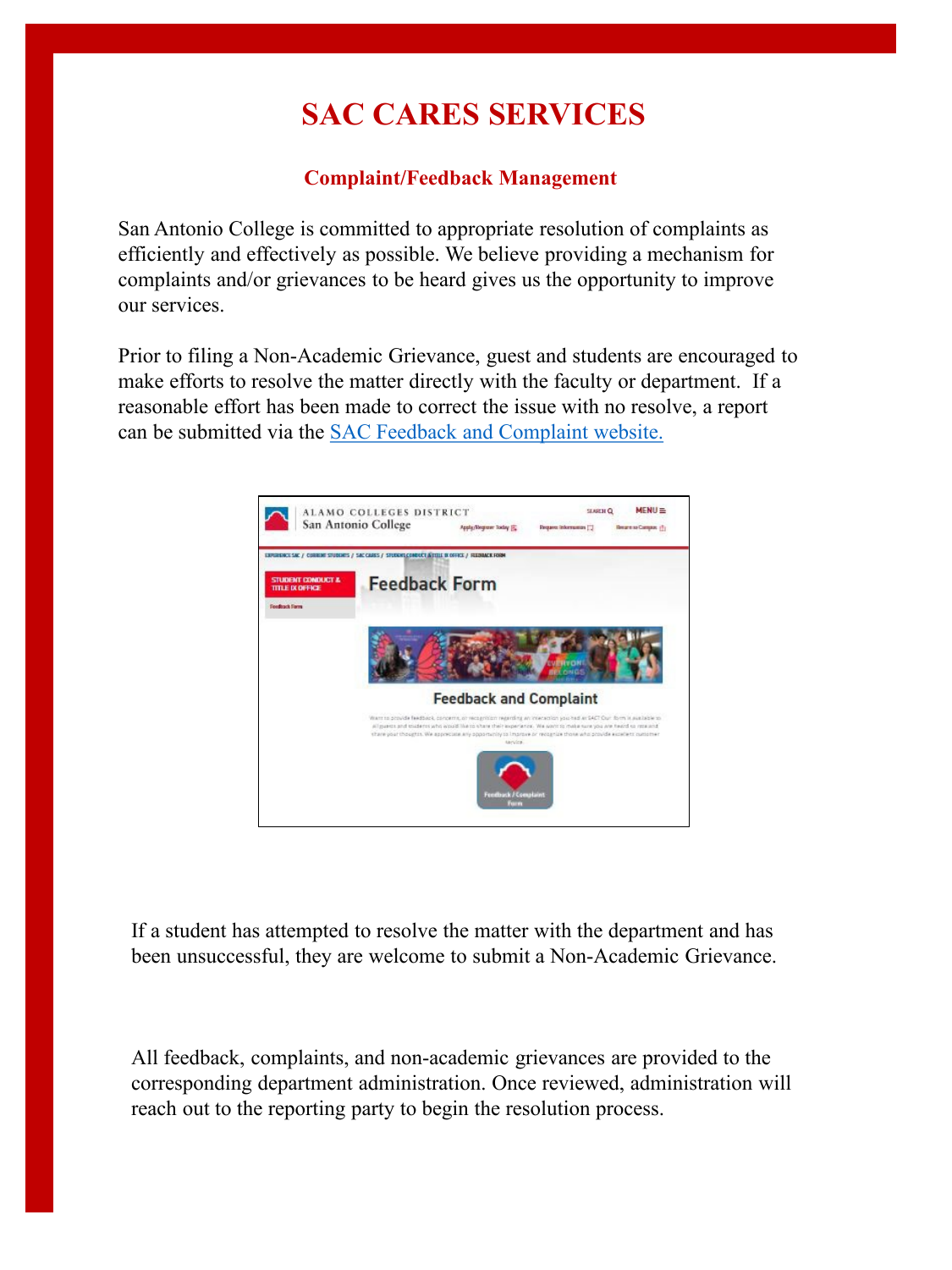## **Student Petitions**

There are various circumstance that may prevent a student from successfully completing an academic course. Students may submit a Petition and provide supporting documentation for SAC courses in which the following reasons or situations resulted in the inability to complete a course:

- Physical or mental health illness, or injury
- Death of family member/roommate/close friend
- An unforeseen hardship that impacted student academic progress

| Name (Last, First, MI)                |                                                                                                                                                                                                                                                                                                                                                                                                                                                                                                                                                                                                                                                                                                                                                                                                                                                                                                                                                                                                                                                                                                                                                                                        | <b>Ranner ID #</b>                                             |              |    |
|---------------------------------------|----------------------------------------------------------------------------------------------------------------------------------------------------------------------------------------------------------------------------------------------------------------------------------------------------------------------------------------------------------------------------------------------------------------------------------------------------------------------------------------------------------------------------------------------------------------------------------------------------------------------------------------------------------------------------------------------------------------------------------------------------------------------------------------------------------------------------------------------------------------------------------------------------------------------------------------------------------------------------------------------------------------------------------------------------------------------------------------------------------------------------------------------------------------------------------------|----------------------------------------------------------------|--------------|----|
| <b>Local Address</b><br><b>Street</b> |                                                                                                                                                                                                                                                                                                                                                                                                                                                                                                                                                                                                                                                                                                                                                                                                                                                                                                                                                                                                                                                                                                                                                                                        | City                                                           | <b>State</b> | Zo |
|                                       |                                                                                                                                                                                                                                                                                                                                                                                                                                                                                                                                                                                                                                                                                                                                                                                                                                                                                                                                                                                                                                                                                                                                                                                        |                                                                |              |    |
| <b>Phone Number</b>                   |                                                                                                                                                                                                                                                                                                                                                                                                                                                                                                                                                                                                                                                                                                                                                                                                                                                                                                                                                                                                                                                                                                                                                                                        | Alamo Colleges Email address (exomple: jdoe@student.olomo.edu) |              |    |
| ٠<br>٠<br>٠<br>٠                      | Petitions for academic terms that are over one year from the current term will not be reviewed. Example: Issues occurring in Spring<br>2017 will not be heard on a Petition submitted after Spring 2018.<br>This petition is NOT for Grade Change or Audit requests, Three-Peat Rule, or any departmental decisions made based on state<br>or federal guidelines that the department must abide by.<br>A student requesting to drop one or more courses must meet with their instructor and assigned advisor prior to completing this<br>petition. If applicable, please attach any documentation you would like the committee to review.<br>A student requesting a back-dated withdrawal understands that he/she may be required to repay Financial Aid received from San<br>Antonio College if this petition is granted. This amount could be the sum of federal, state, external, institutional aid awarded.<br>Once completed, petitions and all supporting documentation are submitted via email to sac-cares@alamo.edu, the Student Conduct &<br>Title IX Office. The student will be notified once a decision has been rendered. We are prohibited from forwarding personal and |                                                                |              |    |
|                                       | confidential information to any email address other than the ACES student email address.                                                                                                                                                                                                                                                                                                                                                                                                                                                                                                                                                                                                                                                                                                                                                                                                                                                                                                                                                                                                                                                                                               |                                                                |              |    |

The Student Petition form does not apply to decisions regarding:

- Financial aid eligibility
- Grade changes, three-peat rule
- Residency or anything that requires departmental decisions are not done through the petition process.

Courses taken/completed at other Alamo Colleges will be referred to their respective Petition point of contact.

NOTE: If Financial Aid was received we must abide by policies, regulations enforced and agreements made with the Department of Education. If a Financial Aid refund was awarded prior to submission of a petition, the student is responsible for reimbursing funds if the award agreement was not kept.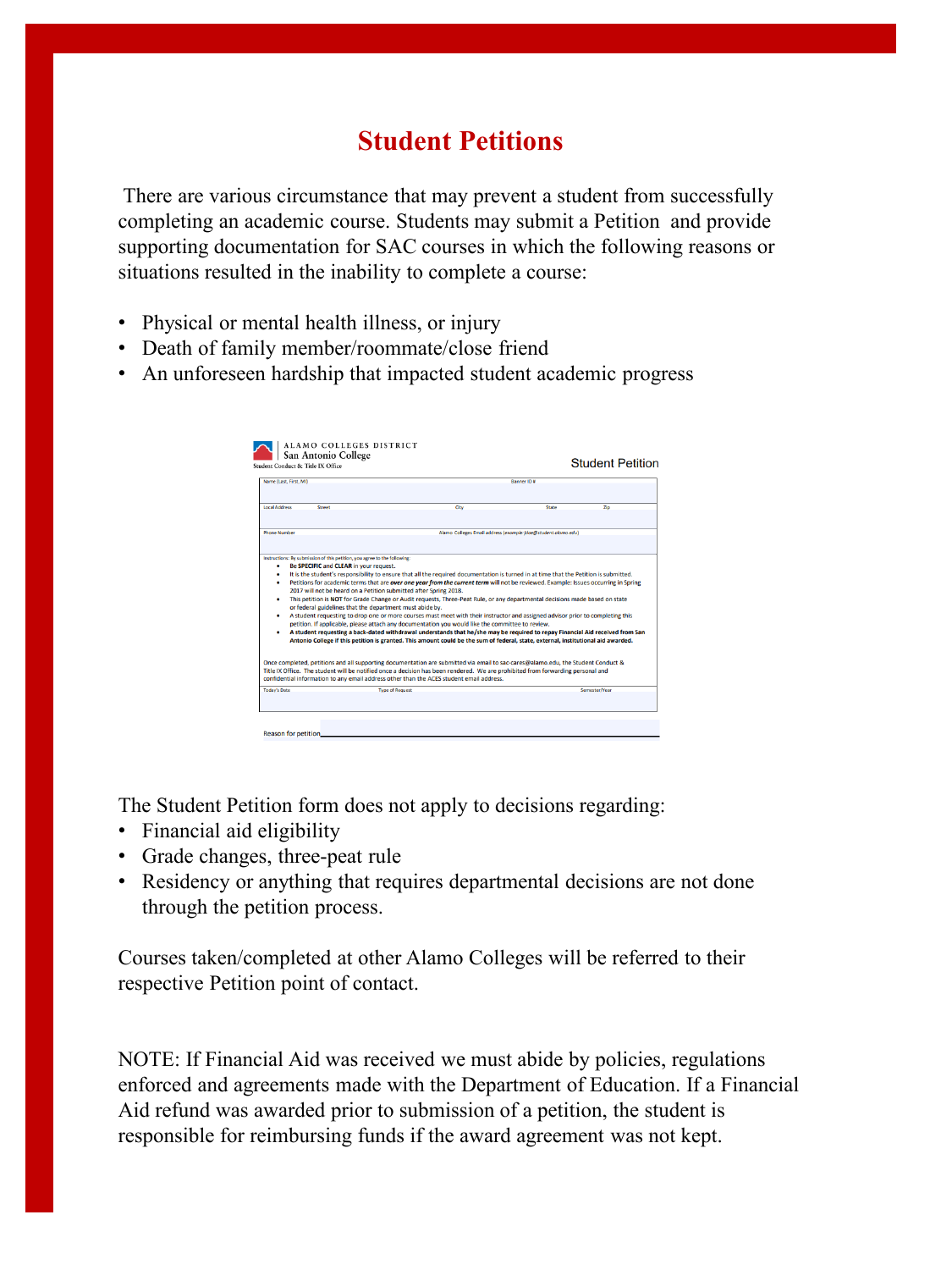## **Trainings and Classroom Presentations**

In an effort to serve the campus community and educate students, staff, and faculty, the Student Conduct and Title IX office provides various presentations and trainings throughout the year. Current trainings offered are as follows:

Faculty/Staff De-escalation Strategies Classroom Management SOBI, Conduct, and Title IX Reporting Support and Intervention: Assisting students with Impacting Mental Health Concerns SOBI: Recognizing Student Needs

Student

Title IX Classroom presentation SAC Cares: SOBI, Non Academic Misconduct, Title IX, Feedback, Petition, and Non Academic Grievance Resources



To request a presentation or training please email sac-cares $@$ alamo.edu. Trainings can be conducted in-person or via zoom.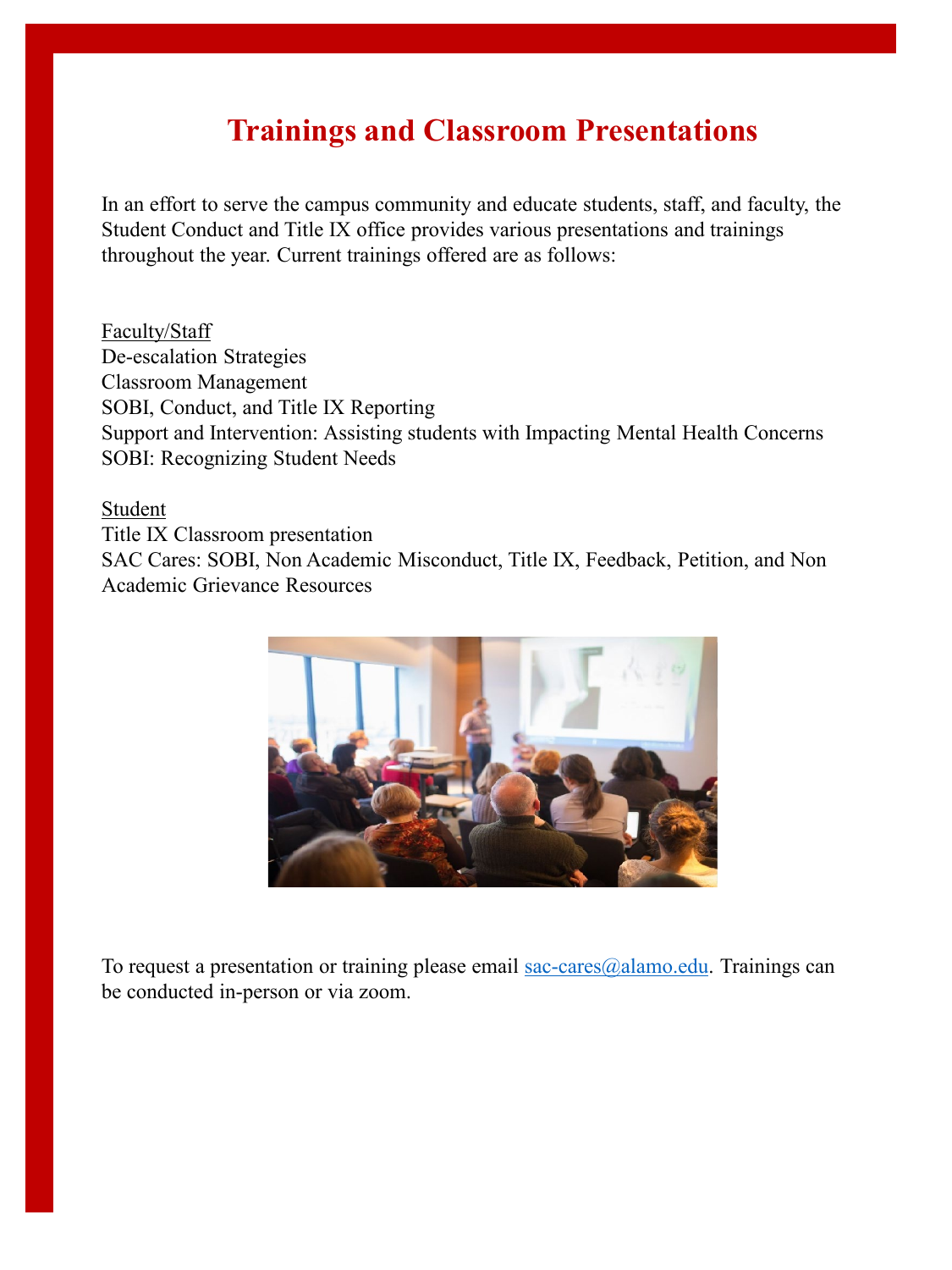## **Important Campus Resources**

The Student Conduct and Title IX office works closely with various campus departments in an effort to best serve our students. Below is a list of campus resources that work closely with our office and assist in handling a variety of student needs.



#### **Advocacy Center and Counseling Services**

[sac-advocacyctr@alamo.edu](mailto:sac-advocacyctr@alamo.edu) [sac-counseling@alamo.edu](mailto:sac-counseling@alamo.edu) 210-486-1111 **Director**- Jillian Denman

#### **disABILITY Student Services**

[Sac-dSSstudent@Alamo.edu](mailto:Sac-dSSstudent@Alamo.edu) 210-486-9143 **Director**- Jennifer Alvizo

#### **Alamo College Police Department (ACPD)**

Non-emergency 210-485-0099 Emergency 210-485-0911

### **Veterans Affairs**

[Sac-va@alamo.edu](mailto:Sac-va@alamo.edu) 210-486-0111 **Director**- Tammy Micallef

#### **Risk Management**

[Sac-riskmgmt@Alamo.edu](mailto:Sac-riskmgmt@Alamo.edu) 210-486-0902 **Director**- Janae Johnson